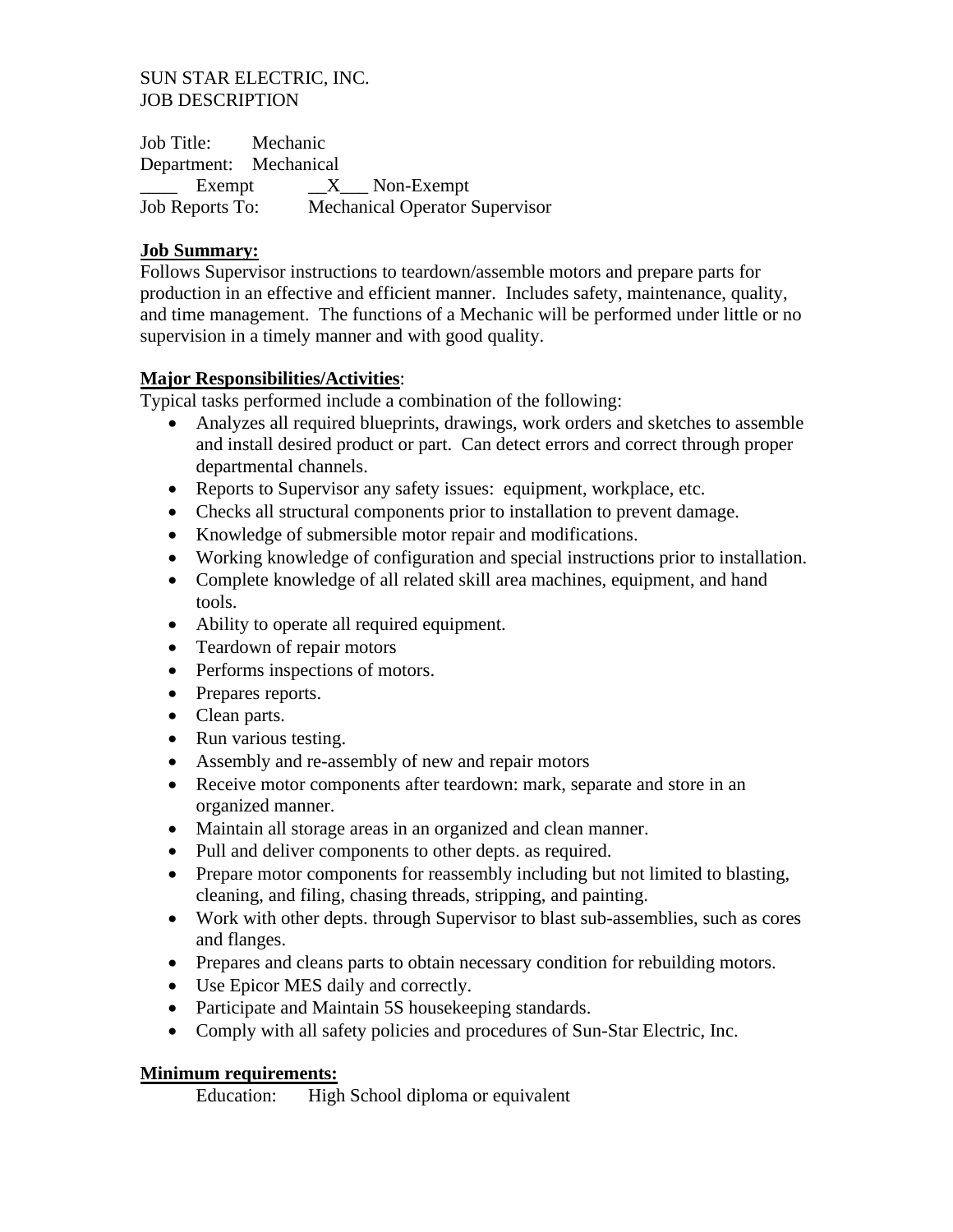- Experience: Minimum two (2) years related mechanical experience or have demonstrated knowledge, skills and abilities to perform the abovementioned tasks.
- Special Skills: Must have or be willing to purchase basic set of mechanic's tools. Basic computer literacy

Licenses/Certifications:

#### **Essential Mental Functions**:

- Ability to deal with problems involving a few concrete variables in standardized situations.
- Good command of the English language.
- Must be able to read and understand instructions.
- Ability to apply common sense understanding to carry out instructions furnished in written, oral, or diagram form.
- Ability to communicate in clear and concise manner with all levels of employees in the organization.
- Ability to handle stress of job: meeting deadlines, working with others, multitasking, etc.
- Ability to collaborate and work well with others (co-workers, customers, vendors)

# **Essential Physical Functions**:

- See attached Physical Job Requirements
- Work in a shop environment subject to noise, moving parts, dust, fumes, hot temperature in the summer and cold temperatures in the winter.

# **Equipment Used:**

- Forklift, overhead hoist (crane), stator bake ovens,
- Measuring instruments: calipers, micrometers, etc. Electrical test equipment: test panel, megger, hi-pot, surge tester. Hand grinder & polisher, bench grinder, weld cleaner. Hand tools: hammers, wrenches, etc. Solder gun, air heat gun.

# **Additional Comments:**

- Will be required to perform other duties as requested, directed, or assigned.
- Please note this job description is not designed to cover or contain a comprehensive listing of activities, duties or responsibilities that are required of the employee for this job. Duties, responsibilities, and activities may change at any time with or without notice. Nothing in this job description restricts management's rights to assign or reassign duties and responsibilities to this job at any time.

| Approved By: | <b>ALC</b> |
|--------------|------------|
|              |            |

Employee signature below constitutes employee's understanding of the requirements, essential functions, and duties of the position.

| Employee: |
|-----------|
|           |